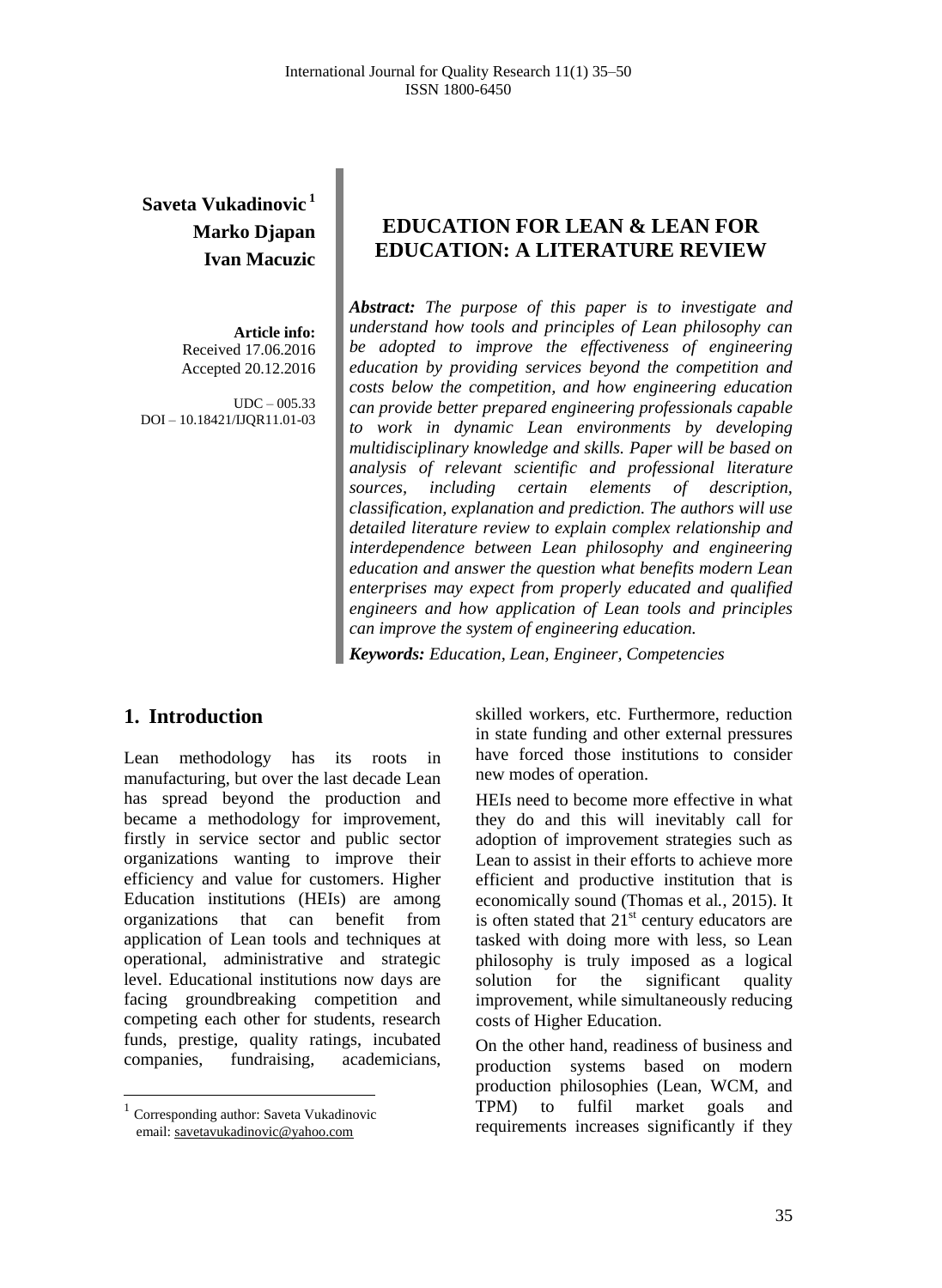

hire highly educated and highly skilled engineers. Higher education therefore needs to equip engineers with the latest technical and professional skills (Stefanovic, et al., 2009) and with appropriate understanding of the social, economic and political issues that will affect their work. Global engineers of  $21<sup>st</sup>$  century must meet increasingly complex demands of employers in Lean enterprises and be prepared to solve multidisciplinary problems and challenges in an efficient and creative way.

As the quality of future engineering workforce depends mostly on the quality of engineering education, HEIs need to define the profile of modern engineer and to identify skills and competencies which he has to possess. Incorporating knowledge on Lean tools and principles in engineering education will develop competencies needed by industry, contribute to higher employability of engineering students and attractiveness of engineering curricula, and to greater competitiveness of Lean enterprises recruiting these students.

Throughout a detailed and comprehensive review of literature in the field of Lean education and engineering competencies for work in Lean enterprises, the authors will try to draw attention to complex relationship and interdependence between Lean philosophy and engineering education.

## **2. Education for Lean**

The theme of employees' skills, knowledge and abilities has created a wide body of research over the last four decades. Nguyen (1998), Lang et al. (1999), Meier et al. (2000) were among the first authors whose research were focused on understanding the perceptions and expectations of graduate engineers from industry and academia. Nguyen (1998) has distributed a survey regarding the essential skills and attributes needed by engineers in academia and industry and engineering students, in order to compare specific attributes required for each

of those three groups. Lang et al*.* (1999) conducted a survey regarding the necessary attributes for entry-level engineers and the summary of skills evaluated as the most important includes: ability to analyze data, teamwork and multidisciplinary communication, ability to identify problems and alternative solutions, professional and ethical issues, interpersonal skills (including written, oral and presentation skills and writing technical reports) and computer and information skills and technological literacy. Meier et al*.* (2000) have confirmed the results of Lang et al*.* (1999) regarding the interpersonal skills, and further stressed the importance of lifelong learning.

Baillie and Fitzgerald (2000) stated that employers need engineers with good critical, analytical and communication skills to implement innovative solutions in a teambased environment. Riemer (2002) pointed out that language and communications skills form an integral part of engineers' abilities. The list of important communication skills includes, but is not limited to, verbal, written, and presentation skills, and when communication takes place on a global scale engineers must be able to use new technologies. Besides, he insisted that excellent knowledge of English and knowledge of other foreign languages (multilingual skills) is an additional advantage for engineers. Lohmann et al*.*  (2006) have formulated the conceptual model for engineers' success on a transnational basis, also claiming that ability to speak a second language is important component of an engineering skill set.

By Dudman and Wearne (2003) engineering career is not solely focused on technological expertise but also covers a variety of managerial skills such as leadership skills, teamwork and project management. Crebert et al*.* (2004) emphasized that Higher education programs must find different ways to integrate transferable skills that can be used in diverse workplace situations. Martin et al*.* (2005) explored issues such as technical competencies, communication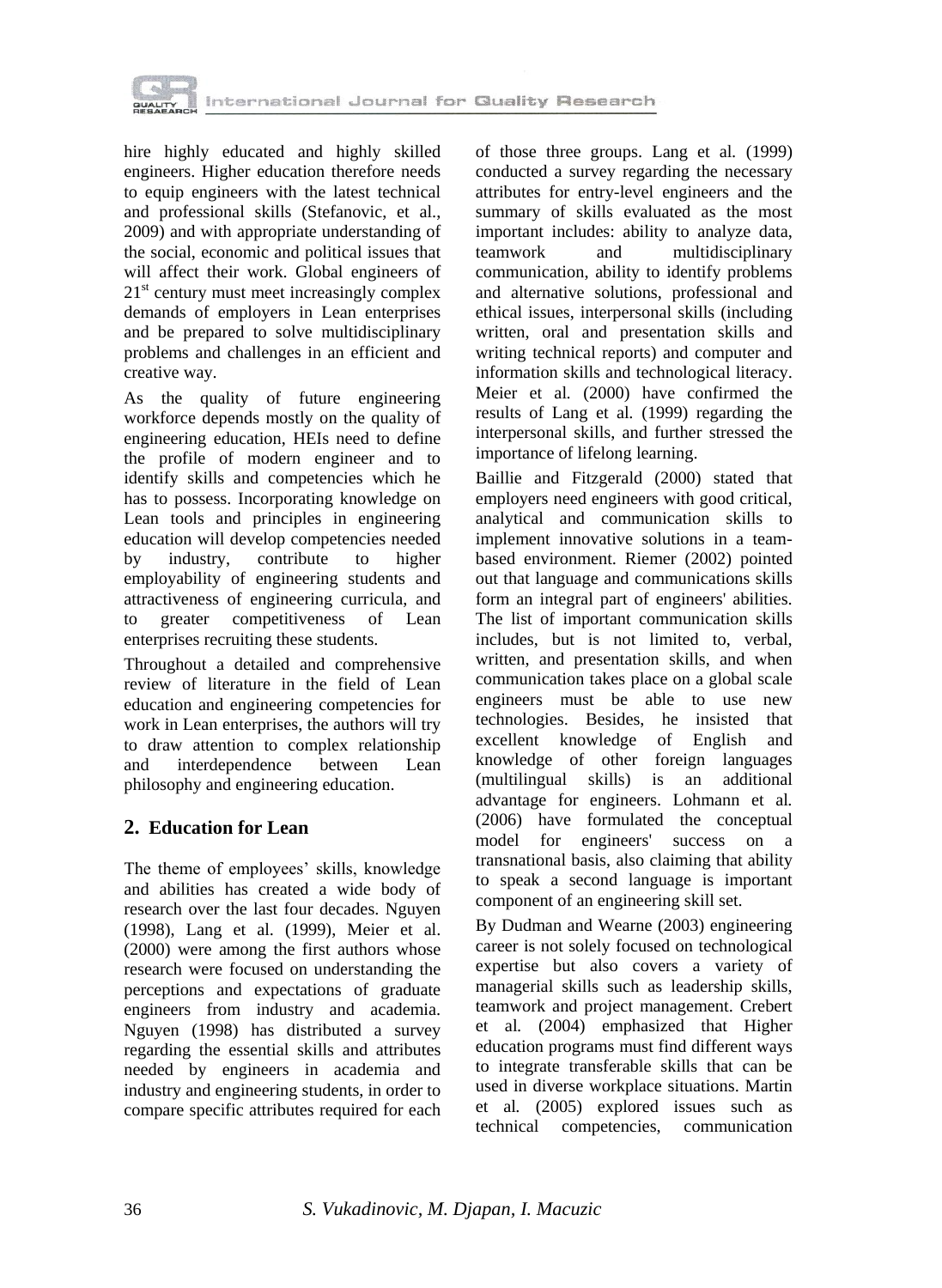skills, teamwork, management and business skills, interpersonal skills, lifelong learning.<br>Interestingly, they decided to divide they decided to technical competencies on two different fields - the engineering science and engineering practice. The authors made an engineering competencies interaction model that shows how various features of graduate engineers fit together and make them successful in business. Shuman et al. (2005) in their review of modern engineers' skills noted while technical skills remain a prominent component of the engineers' set of skills, soft skills have become equally important.

Reio and Sutton (2006) have pointed out communication, teamwork and customer focus as the most important among generic competencies. According to Badawy (2006) managerial competency is composed of three interrelated components: knowledge, attitudes and professional skills (technical, administrative and interpersonal), so the engineer needs to be competent in all of<br>these fields, although their relative these fields, although their importance varies during the professional career. Fuchs (2006) has recommended that educational institutions should re-focus on coursework required by engineering students to allow them to work more effectively within social and global contexts.

Engineers in modern workplace must be able to prove their skills are current and they are able to update these skills and knowledge to better suit the evolving working environment (Greenwood, 2007). Patil and Codner (2007) have developed a framework that, in addition to hard and soft competencies in engineering curricula, includes global competencies, because engineering graduates are expected to have all what it takes to work in a multicultural and multinational working environment. Also, company Siemens has launched a program, *Siemens Generation 21*, which was aimed to define the ten points that describe the main skills and competencies required for the new century. It was concluded that the structure of skills has to be T-shaped, where the horizontal line

symbolizes the broad multidisciplinary knowledge, and the vertical line the depth of knowledge in chosen field (SEFI, 2007).

HEIs and professional engineering associations in many countries (National Academy of Engineering, 2004; National Association of Manufactures, 2005; Royal Academy of Engineering - RAE, 2007; International Engineering Alliance, 2009; Accreditation Board for Engineering and Technology - ABET, 2014; European Network for Accreditation of Engineering Education - EUR-ACE®, 2008) have studied for a long time approaches for teaching and learning the engineering subjects, including the necessary competencies in curricula. The selection and development of appropriate competencies is considered as fundamental dimension in engineering education. The following key attributes were identified as the ones graduates should have by all professional societies: ethics and professionalism, global perspective, the ability to work in a team, ability to apply knowledge, creative problem solving and critical thinking.

Galloway (2008) argues for the need to broaden current and future set of engineers' skills to become not only technically competent but also competent in communication and management practices. She lays out non-technical areas in which engineers have to become experts, such as globalization, communication, ethics and professionalism, diversity, and leadership. Duderstadt (2008) states that new generation of engineers must be especially skilled in three areas: the ability to innovate, the integration of knowledge and the global competency. He also highlights the skills of creating values in entrepreneurship, leadership, innovation and global engineering practice, capability to work with and among different cultures and knowledge on global markets. For Furuya et al*.* (2008) requirements for global engineers are multiple and include the possession of basic and advanced engineering knowledge along with the international communication skills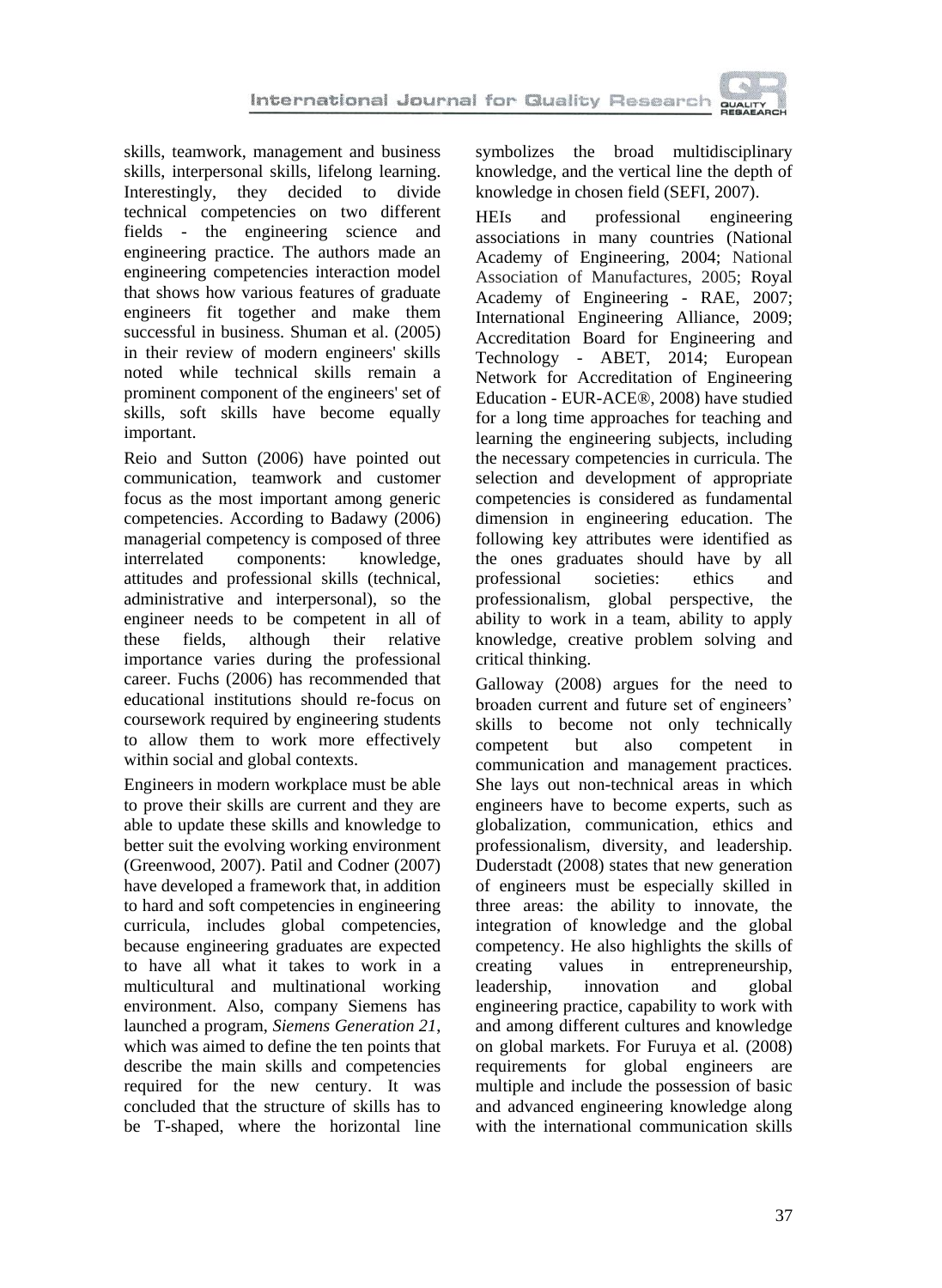

and experiences.

In the study of Irish engineers' skills, Wallen and Pandit (2009) found that engaging engineers in social activities is helping to develop various soft skills. Balaji and Somashekar (2009) underlined that soft skills are extra or additional skills required by engineers of the  $21<sup>st</sup>$  century and that employers are more likely to recruit applicants who show higher level of soft skills as opposed to those who demonstrate only high level of technical abilities (hard skills). Mentioned authors have identified 14 core dimensions of soft skills. Similarly, Male et al. (2009) have perceived communication, teamwork, professional attitudes, engineering business skills, problem solving, critical thinking, creativity, and practical engineering skills as highly important for engineering work. Nair et al*.* (2009) have elaborated the missing links between engineering graduates' attributes and employers' expectations and found that the most important characteristics for employers are the following: communication, decision-making, problemsolving, leadership, emotional intelligence and social ethics. Farr and Brazil (2009) came to the conclusion that team skills and leadership skills play an important role in career of American engineers. Leadership skills and teamwork are related directly to individual's ability to deal with the other people.

Sharma and Sharma (2010) in their research on Indian engineers revealed that soft skills have become an increasingly important part of success, especially in the engineering field, and that these skills can be successfully incorporated to students during the educational process. Laker and Powell (2011) are among the authors who promoted the idea of acquiring soft skills and defined them as intrapersonal skills (ability for self management) and interpersonal skills (ability to manage interaction with others). Bol (2010) dealt with the gap in knowledge and skills observed at newly employed workers in production companies and pointed out that employees need additional training in mathematics and computer skills (within the hard skills) and communication, teamwork and decision-making (within the soft skills). Toner (2011) added that in interconnected world of today, engineers next to the above must possess skills for solving various local or global problems.

Male (2010) have stressed the importance of generic engineering competencies related to the attributes, jurisdiction or abilities important for graduate students in all disciplines, including engineering. Hellriegel and Slocum (2011) have described seven key competencies affecting the behaviour of an individual, team and organizational effectiveness, while Jones et al*.* (2010) have analyzed the data from multiple studies on skills needed by production engineers to meet the requirements in manufacturing. They found that knowledge of Lean processes, quality management, Six Sigma and CAD/CAM are the skills that both education and industry rank among the most important. Flumerfelt and Banachowski (2011) cited 20 leading paradigms chosen by university staff in the field of Lean training.

The skills and expertise of engineers in providing engineering services are unique. Kaspura (2013) declares there are no substitutes for engineers because their training is highly specialized, the necessary period of training is long and intense, and academic training only precedes to the development of practical knowledge and skills necessary to become competent practicing engineer Alves et al. (2013) have concluded that cooperation with industry is helping to define desired profile of graduates by clearly identifying competencies they have to possess in order to be successful in the professional practice. Rajaee et al*.* (2013) are advocates of education based on results aimed at higher presence of soft skills in engineering curricula. Soft skills, such as lifelong learning, project management, awareness of sustainability issues and social responsibility of engineers, and engineering ethics are embedded in assignments, case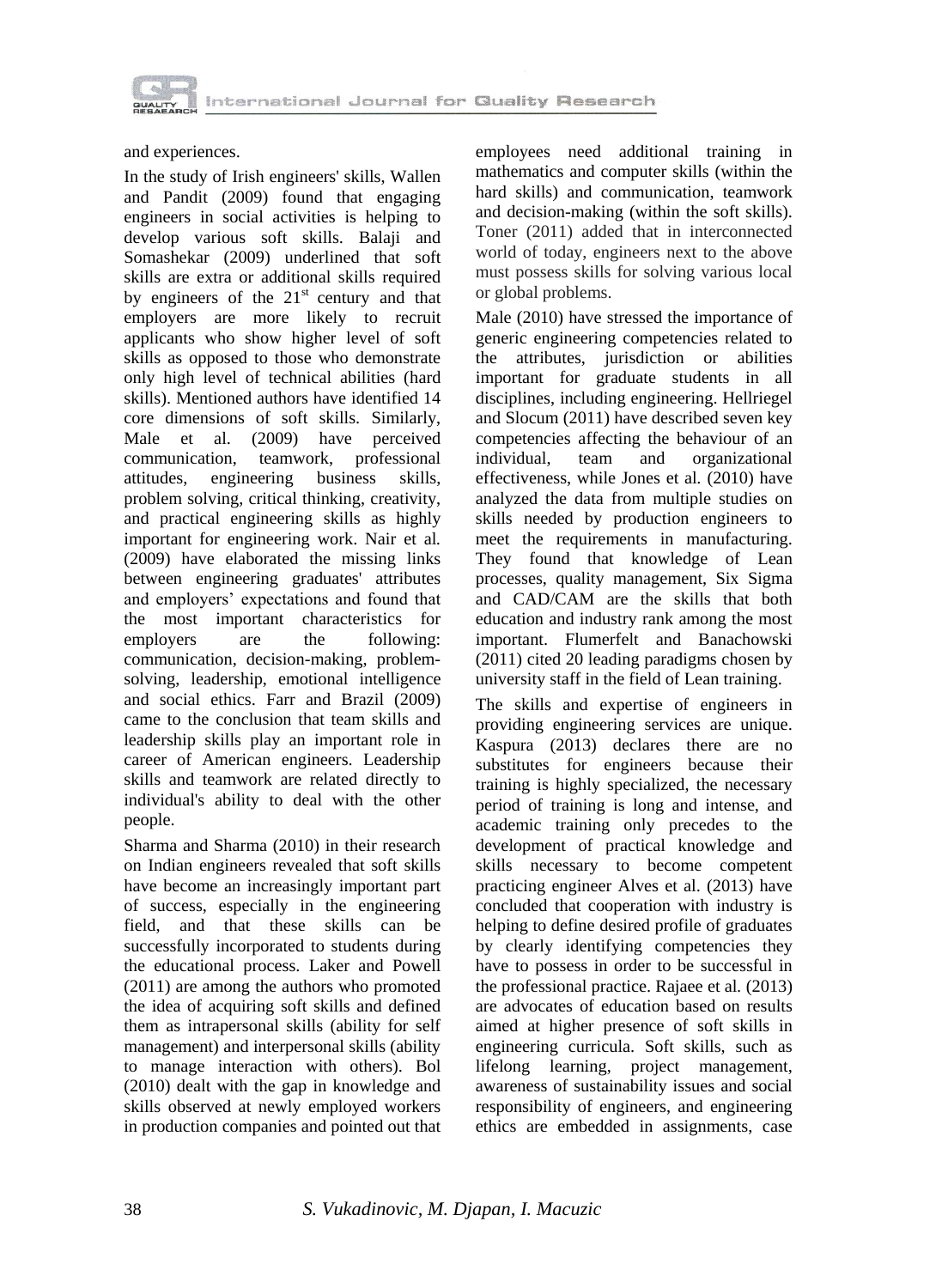

studies and projects. Berdanier et al*.* (2014) have revealed there was a difference in observations related to necessary knowledge and skills among students who seek academic and those who seek industrial career, so this aspect should be observed in future research.

In one of the recent papers, Mohd-Yusof et al*.* (2015) have summarized the most significant challenges and desirable attributes of the  $21<sup>st</sup>$  century engineer, as well as required characteristics of engineering education. In the same year (2015), Employment and Training Administration United States Department of Labor have made a draft model of engineering competencies, displayed as several layers pyramid, which identifies the knowledge, skills and abilities needed by engineers. At the same time, Rufai et al*.*  (2015) claim that empirical studies on employment skills have shown that skills like problem solving, communication, teamwork, critical thinking and interpersonal skills have become critical for workers' employment at key positions, and therefore the skills that employers desire the most. According to CBI (2016) survey, enterprises insist on higher level of employees' skills and demand for leadership and management skills will increase in particular. Mohanty and Dash (2016) conclude that engineers are expected not only to be a technical expert in their field, but also to know how to behave and work within the company. Hence, engineers are required to learn/develop technical skills, management skills, problemsolving skills as well as the visionary leadership skills.

Based on the foregoing extensive literature review, it is evident that modern engineer needs a set of diverse skills (technical, communication, business, leadership, management) in order to achieve success. However, the system of engineering education is still focused on technical expertise resulting in graduated engineers who are not adequately prepared to work in Lean enterprises. In order to provide an effective solution to this urgent problem, industry and education should work together on building a coherent strategy and reducing the gap between supply and demand for certain profile of engineers. Cooperation between universities and Lean enterprises is a growing importance matter covering various fields of activities and forms of cooperation on both sides, with the aim of better interaction between participants, and timely and proper preparation of engineering graduates for the labour market.

In Lean terminology, any product not meeting customer expectations is considered defective and has to be re-worked to conform the requirements. Mapping this concept in education it seems that new workforce is being generated without the appropriate knowledge and skills, which does not meet industry (customer) requirements. Thus there is an urgent requirement to "re-work" them to become useful and contribute to national development (Sinha and Mishra, 2013). This is supported by the fact there are many inquiries from potential engineering students, wanting to enhance their Lean skills, or organizations, which have undergone or are currently undergoing a Lean transformation, seeking to employ engineers with Lean skills.

More than 20 years ago, Bishop (1995) has observed that a set of unique skills related to occupations that are highly paid and in demand, has obvious market advantage. According to his words, it is unwise to devote one's entire education to learning things that everyone else already knows (such as basic skills), so one must select a vocation for which there is market demand and for which one has talent, and then pursue expertise and excellence within the niche. One of these promised niches for graduated engineers is certainly knowledge of Lean tools and principles.

As noted by Fliedner and Mathieson (2009), due to recent appearance of Lean initiatives in the industry skills, knowledge and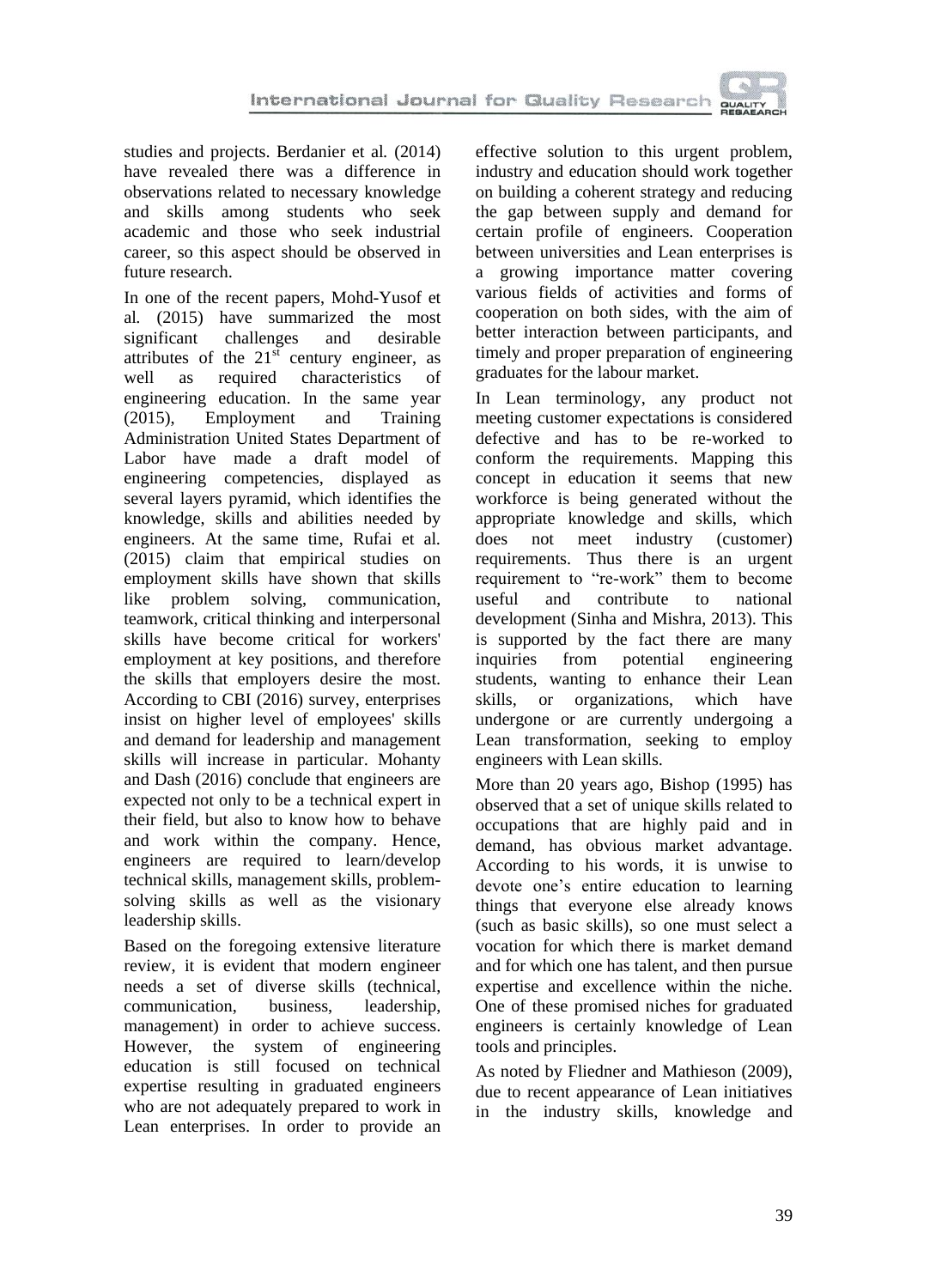

expertise that can be offered to students prior to employment, have become important tool for distinguishing academic programs. Lean provides the ideal platform to educate engineers for future workplace, because it helps to bridge the gap between academia and industry, offering the engineering students competencies that industry needs. Unfortunately, Lean is not widespread in the curricula of HEIs and stand-alone Lean courses are rare. Students of production engineering study Lean concept in some extent, but for most other engineering fields, Lean remains just unexplored production tool. Therefore, vast majority of students leave faculties with poor knowledge of Lean and enterprises are forced to invest a large amount of time and money to further Lean training. To forestall this, universities must be aware of Lean knowledge level that industry expects from future engineers and adapt curricula accordingly.

Many organizations see Lean engineering education as a systematic, student-centred and value-enhanced approach to education that enables students to holistically meet, lead and form industrial, individual and societal needs by integrating comprehension, appreciation and application of tools and concepts of engineering fundamentals and professional practice through principles based on respect for people and the environment and continuous improvement (Flumerfelt et al*.*, 2015). Fliedner and Mathieson (2009) have explored the importance of various Lean skills, knowledge areas, concepts and tools based on the opinion of industry and identified 10 critical Lean areas necessary to engineers in order to support establishing and spreading of Lean programs in companies. As the areas being quite extensive, it is not possible to study all within the Lean course, so their presence in curricula should be determined based on ranking. The most important Lean areas are system planning and thinking (meaning that successful implementation of Lean programs refers to entire company and all processes), interpersonal skills and Lean culture.

Educators in engineering should teach students about methods, rather than solutions, which is also in accordance with Lean philosophy. Besides, they have to underlain that Lean is not just a set of tools, and to emphasize the importance of people and building relationships for achieving goals such as cost reduction, waste elimination and quality improvement. Lean requires people to realize the complexity of their enterprises, therefore interdisciplinary Lean courses are recommended (at faculties of both fields business and engineering) to enable multiple viewpoints and better stress the system approach. Precisely the system approach to curriculum design and practical approach to learning can provide students Lean skills, knowledge and expertise that prospective employers are looking for. This can help companies to avoid the demanding employees' training and save time and costs, and simultaneously be an important item for differentiating the academic curricula.

Carvalho et al*.* (2013) emphasized the importance of Lifelong Learning programs whose objectives were to provide training on Lean principles used in organizations and to improve the employability of engineering students in their professional life. Flumerfelt et al*.* (2016) believe that education for Lean should focus on critical issue of workforce development, mostly from initial up to managerial positions, present in the specialized professions. They claim that focus is on the new approach to Lean Education, which is education of Lean leaders, that is managing programs stretching from Lean education and turned into the implementation of mutual leadership in different sectors. Finally, Alves et al*.* (2017) conclude that Lean education has already incorporated into many universities around the globe and these programs have been developed as response to workplace gaps.

Overall, there is no doubt that Lean has an enormous wealth of knowledge to offer the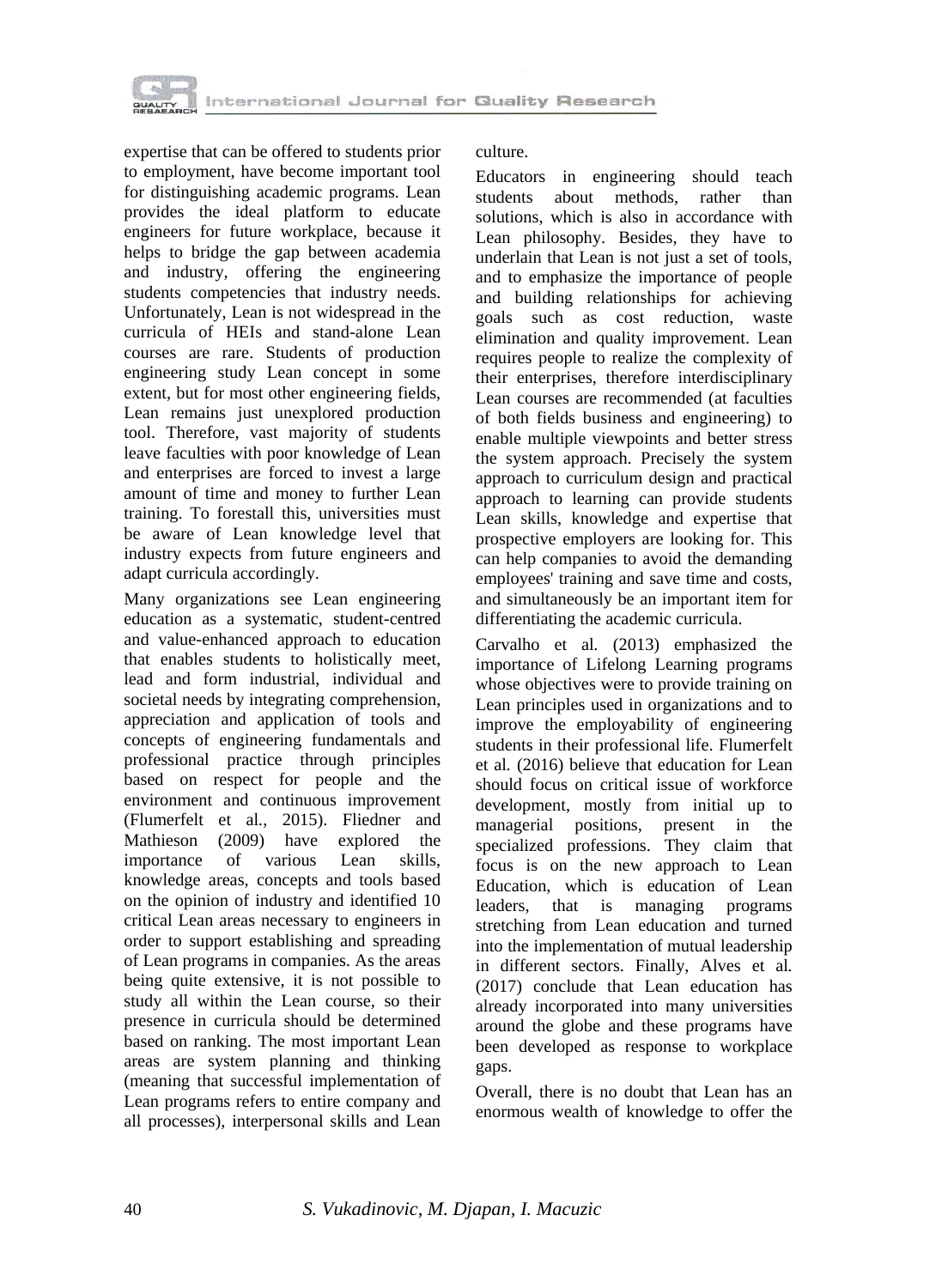

engineering students and engineering professionals. Lean implies for continuous<br>improvement, problem solving skills, improvement, problem solving skills, teamwork, creativity, innovation and respect for individual, which are some of the characteristics that  $21<sup>st</sup>$  century engineer needs in order to serve society in a global world.

## **3. Lean for education**

Although its origins are in manufacturing, Lean has been increasingly applied to a wide variety of settings, including Higher education with excellent success (Balzer, 2010). Lean higher education is the adaptation of Lean thinking to higher education, both in administration both in administration (admissions, add/drop, purchasing, facilities, hiring, budgeting) and academic activities (course design and teaching, improving degree programs, student feedback, handling of assignments). Comm and Mathaisel (2003) were among the first authors who provide a framework for developing and implementing Lean initiative at universities and identifying the best Lean practice at the institutional level, which can contribute to the sustainability of universities (2005).

Emiliani (2004) described the application of Lean principles and practices improving consistency of business course on leadership and taken by part-time working professional students. He (2005) used Kaizen process for ten courses in a part-time executive degree program in management and concluded that Kaizen can be can be an effective way to improve business courses and values for students. Radnor et al. (2006) underlain that Lean is most suitable for organizations with large number of repetitive tasks and highly bureaucratic management structures, characteristic for health, education and other public services. Stratton et al*.* (2007) improved the medical education process by introducing hybrid curricular qualityassurance (centralized curricular oversight with individual creative control over the educational process).

Lean is gaining interest in the educational sector as useful organizational philosophy and administrative toolkit bundle. Maguad (2007) proposed using Lean techniques to eliminate wastes in educational sector, to cut costs and improve revenues, and to ultimately improve teaching and learning activities. Moore et al*.* (2007) have studied the application of Lean methodology in the administration area of university to overcome the significant financial issues. Hines and Lethbridge (2008) argued that academic environment is more difficult to change than many other conventional environments and have presented the steps necessary for the development of effective Lean enterprise in such environment. The authors proposed the Lean iceberg model in which Lean technology, tools and techniques that affect the processes are just a visible part of iceberg.

Flumerfelt and Banachowski (2011) have claimed that Lean provides the tenets and tools needed to operate and engage in continuous improvement in order to maintain and improve the quality from current state to future state. In later paper (2013), Flumerfelt and Green highlighted the contribution of some other authors (e.g. Stecher and Kirby, 2004; Barney and Kirby, 2004; McMahon, 2006; Zivkosky and Zivkosky, 2007; Balzer, 2010), according to which Lean awakens growing interest in the educational sector as useful organizational philosophy and administrative tool set.

Langer (2011) concluded that conditions for Lean implementation in Higher education are similar to those in a broader public sector, whereas the understanding of Lean principles and methods reflected in aforementioned projects is only partially, because most analyzed projects are concerned only with the support processes or the administrative parts of core processes. Furthermore, Langer criticizes the lack of integrated coordination of all activities and neglect of "human aspect" role in Lean implementation. Doman (2011) also puts accent on the administrative activities and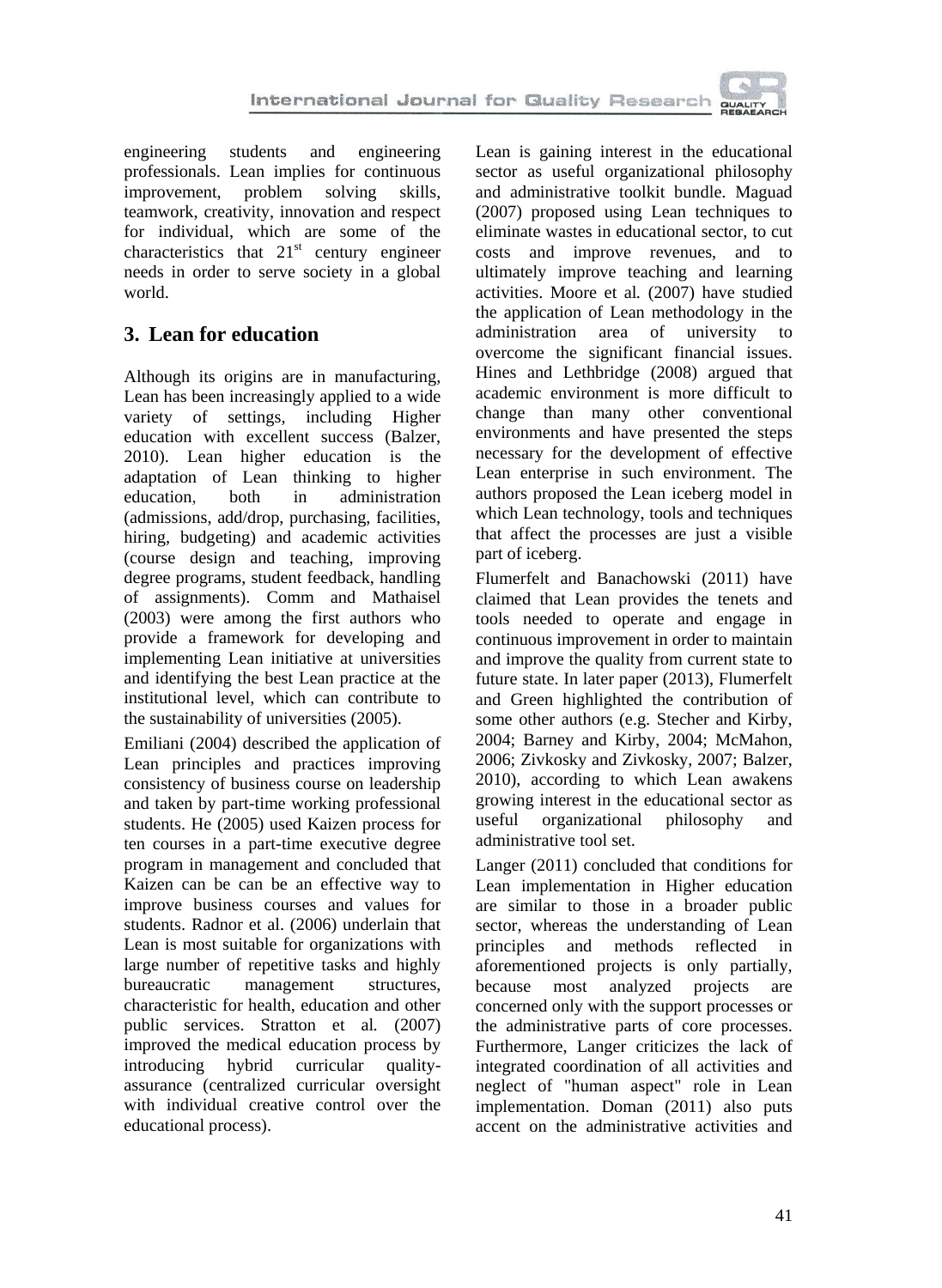

uses Lean principles and practices to improve university administrative processes through an innovative and engaging learning experience. Snee (2010) was criticizing HEIs for paying more attention to the fact that Lean process is seen to be done correctly and is aesthetically correct, rather than doing the core work needed to drive change in to the organizations. Radnor and Bucci (2011) emphasized that practitioners and researchers are increasingly turning to Lean principles trying to address the economic and organizational pressures in the context of Higher education. They cited the lack of responsibility, change ownership, personnel<br>dedication. inadequate resources and inadequate resources and training, and resistance of academic managers as the main challenges faced by Higher education when implementing Lean.

Majority of HEIs believe that management commitment is the most important aspect of the successful Lean implementation. Higher education requires clear direction and guidance to ensure the job will be completed, as many projects demonstrated less than adequate level of progress, return on investment and invested capital (Thomas et al., 2015). According to Byrne (2013) the failure of leaders to embrace Lean Higher education is the most likely reason why Lean is not widely accepted within and across Higher Education. Emiliani (2015) shares this opinion and points out that words and actions of senior leaders, including their control over the resource allocation, strategy and organizational obligations (business commitments, reward system), will have powerful influence regardless whether the work environment supports or hinders the implementation of any Lean Higher education initiative.

Barling (2014) believes that greater leadership practices will be needed, particularly when the process slated for Lean Higher education is critically important to the institution, impacts a large number of individuals inside and outside the university, and when the climate is neutral or hostile to change. Byrne (2013) recommends that it

would be wise to consider along the work climate and leadership practice, when reviewing the readiness of universities for Lean Higher education. Strong working climate and strong leadership practice may signal the willingness for Lean initiative throughout the university, whilst less supportive climate and limited leadership practice may restrict the scope for Lean initiative. Where working climate and leadership practice are very variable or constantly not supportive, it may be best to postpone the implementation of Lean Higher education or even to abandon it (Balzer et al*.*, 2015).

As noted by Burke (2014), leadership commitment and external community support may not be enough to create a genuine Lean college or university, because institutions tend to resist change. Antony et al*.* (2012) have identified the critical success factors of Lean implementation in the Higher education sector, which include inter alia, strategic and visionary leadership and organizational culture. The same authors stated the lack of communication at various levels, along with the lack of resources (time, budget) and weak link between projects of continuous improvement and strategic goals of higher education, as main brakes in the Lean implementation. Byrne (2013) rightfully advises that Lean cannot be just one of the 10 elements of business strategy, but foundation for everything that needs to be done in order to become the part of organizational culture. He points out - Don't just do Lean, be Lean.

For Flumerfelt and Green (2013) Lean is a valuable process improvement approach to be considered for the inequities in education that plague some of the students, and according to literature review (Tobias, 2011; Parasmal, 2009; Radnor and Bucci, 2011) carried out by Sinha and Mishra (2013), the impact of Lean in Higher education is found to be very encouraging. The benefits include cost reduction, lesser cycle time, increased satisfaction level for students and faculty, higher performances of employees, job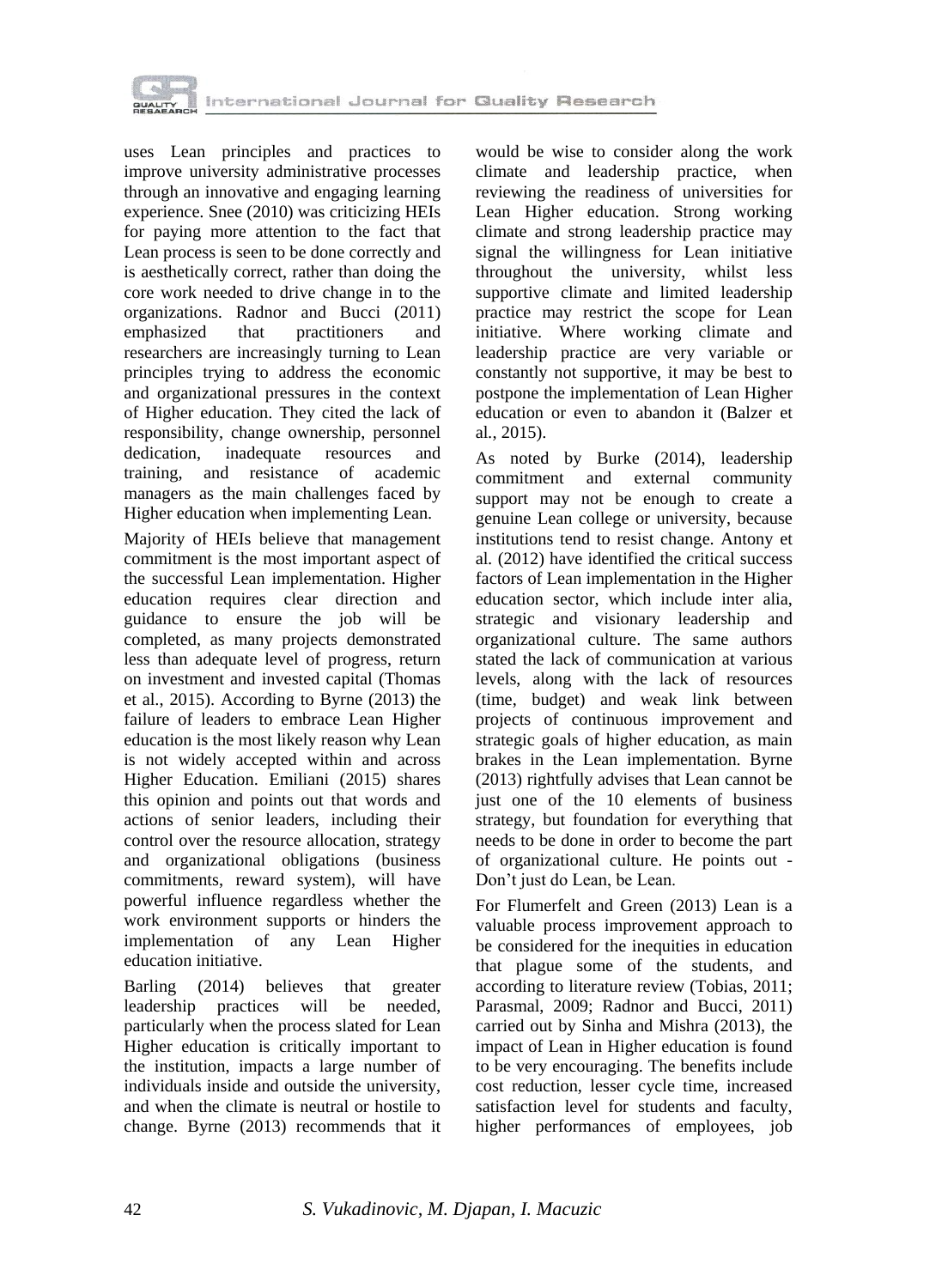

satisfaction and overall process improvement of organization.

Simons (2013) and Antony (2014) reported increasing level of students' satisfaction, providing educational institutions with problem solving templates, changing the institution's culture, identifying and reducing hidden costs, tackling the process efficiency problems, establishing measures and so on, as benefits gained in some HEIs.

The essence of Lean is to eliminate all types of wastes, losses and non-value adding activities and, as noted by Hines and Lethbridge (2008), there is a lot of potential to improve values for customers and eliminate waste at universities. Yorkstone (2013) shares the opinion of Comm and Mathaisel (2005) that it is difficult for Higher education to fully understand Lean concept and its key principles, because it does not have determined key customers. Yorkstone (2013) pointed out the fact there is an evident user conflict in the Higher education sector and that is impossible to identify only a single user group. El-Sayed et al*.* (2011) also agreed there seems to be multiple stakeholders within the educational process, but Stratton et al*.* (2007) previously stated while there is an obvious conflict of interest among the education stakeholders, this situation is similar to manufacturing stakeholders conflict of interests and Lean has provided a successful way-out.

On the other hand, Antony (2014) sees Lean as powerful methodology in reducing waste and non-value adding activities in business processes, which solves visible problems in an economical manner. In their study Jahan and Doggett (2015) were engaged in the applicability of Lean principles at universities, relying on the perception of students. The majority of monitored students have been focused on different categories of waste (muda) and unevenness (mura) in the university system, and some of the identified wastes included bad layout of faculty facilities, unequal teaching schedule, poor understanding of the curricula, inadequate

communication between faculty and students, improper management of facilities, resources and inventory. In their paper Douglas et al. (2015) have presented eight wastes of Lean for Higher education institutions. Once those wastes have been identified, the facilitator knowledgeable in Lean principles, tools and techniques, will search for possible Lean solution that could eliminate the wastes.

Thomas et al*.* (2015) have stressed that literature on Lean application in Higher education institutions is still in its infancy, compared to the wealth of information on Lean in the production sector, but the extent of this literature is still increasing. The authors were particularly interested in adoption, integration and application of<br>learning and knowledge in Lean learning and knowledge in Lean implementation projects. Balzer et al*.* (2015) have also perceived the implementation of Lean principles and practices to improve the efficiency and effectiveness of university processes as a potential for the realization of dramatic improvements in a way which Higher education provides its services. They insisted on reviewing the best practices of organizational changes outside and within the Higher education.

Waterbury (2015) have cited the key success factors (training, leader support, skilled executives, project selection, staff dedication, IT resources) and challenges (time limit, financial capabilities, different understandings) faced by HEIs during the application of Lean concept. Flumerfelt et al*.* (2015) concluded that Lean education provides the knowledge base and practice for students, using serious achievements in learning and required competencies in the workplace. In the same year Balzer et al*.* (2015) expressed the view on employees as the most valuable asset of organization and called for creating culture that challenges all the employees to continually improve university processes and empowers them to find and fix bad processes. They also made very useful proposal that faculties, and academic courses and programs studying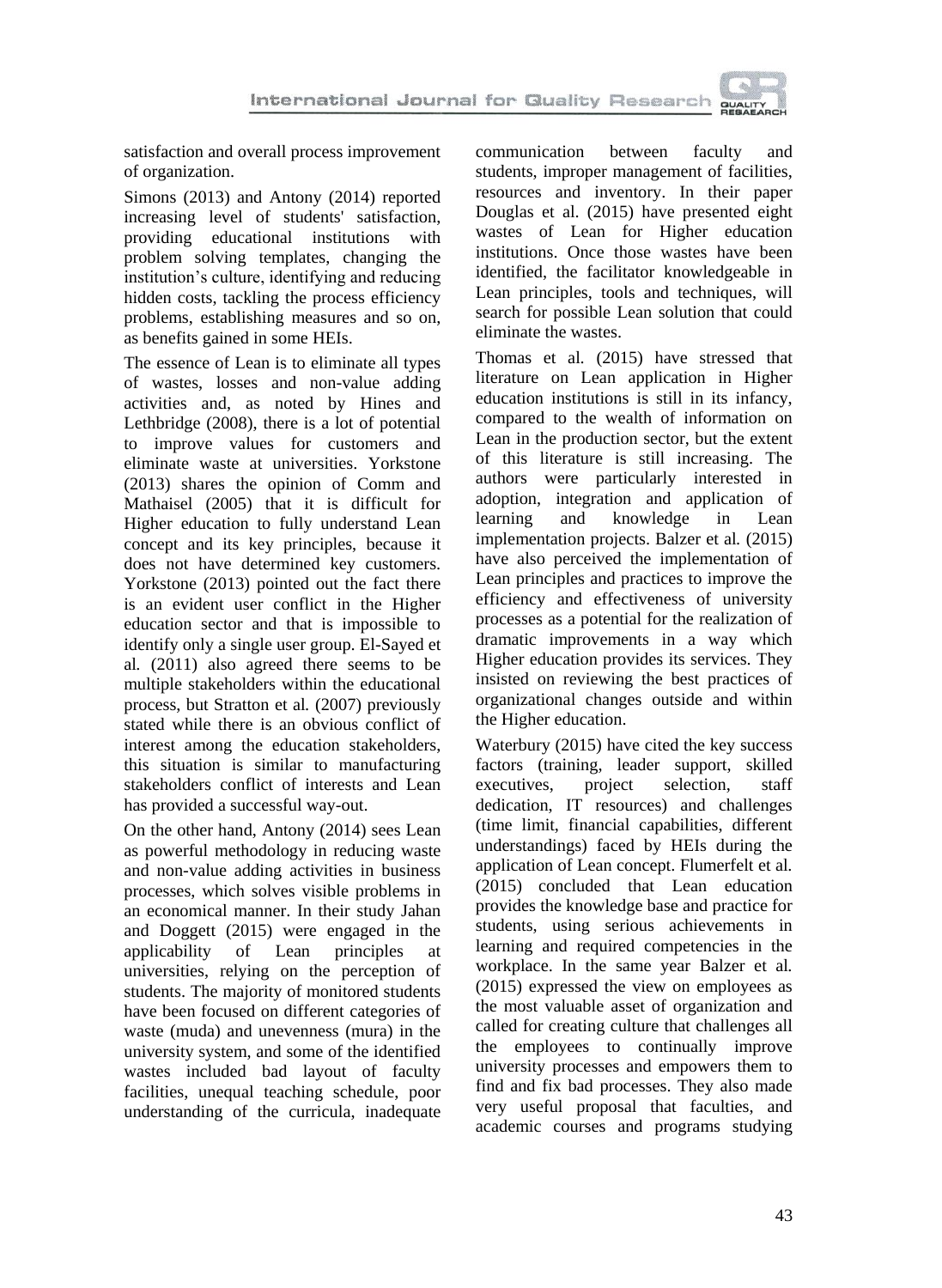

Lean should be listed, in order to contribute to increasing the number of Lean initiatives in Higher education.

Svensson et al*.* (2015) are among the authors of Lean education field engaged mainly in administrative activities and auxiliary processes, neglecting the core processes such as learning (teaching, evaluation), research, etc. They affirm that universities should develop their business strategy based on the progress of science and technology through research and development, and to make this role successfully played auxiliary processes at university (administration, finance, procurement and IT) need to be efficiently organized to provide students, researchers and faculty the necessary support to become outstanding. And at the end, in one of his latest papers Emiliani (2016) states that some leaders of Higher education institutions are seeking an educated response to basic cost, quality, and service delivery problems and have adopted Lean management in order to improve the administrative and academic educational processes.

After the application of Lean principles and tools has given good results in industry, further implementation was extended to other areas. Since the beginning of the  $21<sup>st</sup>$ century, studies have shown an increase in the number of Higher education institutions attempting to apply Lean. Lean application in the education sector aims to overall waste elimination and Lean practices and principles have the potential to dramatically improve the effectiveness of educational processes. Numerous aforementioned authors have proven this statement in their research and pointed to the benefits that Lean implementation could bring to Higher education, but also certain obstacles and limiting factors.

## **4. Conclusions**

This paper had purpose, throughout detailed and comprehensive review of the available literature on the Lean philosophy

implementation in the field of education and education of engineers for work in Lean enterprises, to indicate all the complexity and interdependence of their relationship with numerous positive effects and mutual gains. The authors have tried to answer the question what benefits modern Lean enterprises may have of properly educated and qualified engineers and how application of Lean tools and principles can improve the educational system.

It is clear that further development of modern Lean enterprises is conditioned by the availability of qualified and educated human resources, primarily engineers. The growing expectations of employers from Lean enterprises regarding the necessary level of engineering knowledge and competencies have influenced on increased competitiveness and demand on the market of highly educated engineers. As presented in paper, besides the standard knowledge and skills, future engineers are expected to possess a whole range of additional, more sophisticated and complex skills, as opposed to the traditional engineers characterized by narrow technical specialization. Lean knowledge and skills provide an ideal platform for educating engineers for the workplace and preparing them for the multidisciplinary nature of problems and challenges they will face every day in modern industrial systems. So, the task of academic institutions is to educate better engineers, innovate and reform curricula and make them relevant to the industry practice, and define the profile of engineering graduates with the competencies demanded by Lean enterprises.

On the other hand, Lean manufacturing philosophy and experiences of Lean enterprises in managing human resources have provided methods, tools and approaches that could be used for improvement of educational process. The application of the principles and ideas of Lean philosophy is leading to the achievement of rational and optimal educational system which is free from all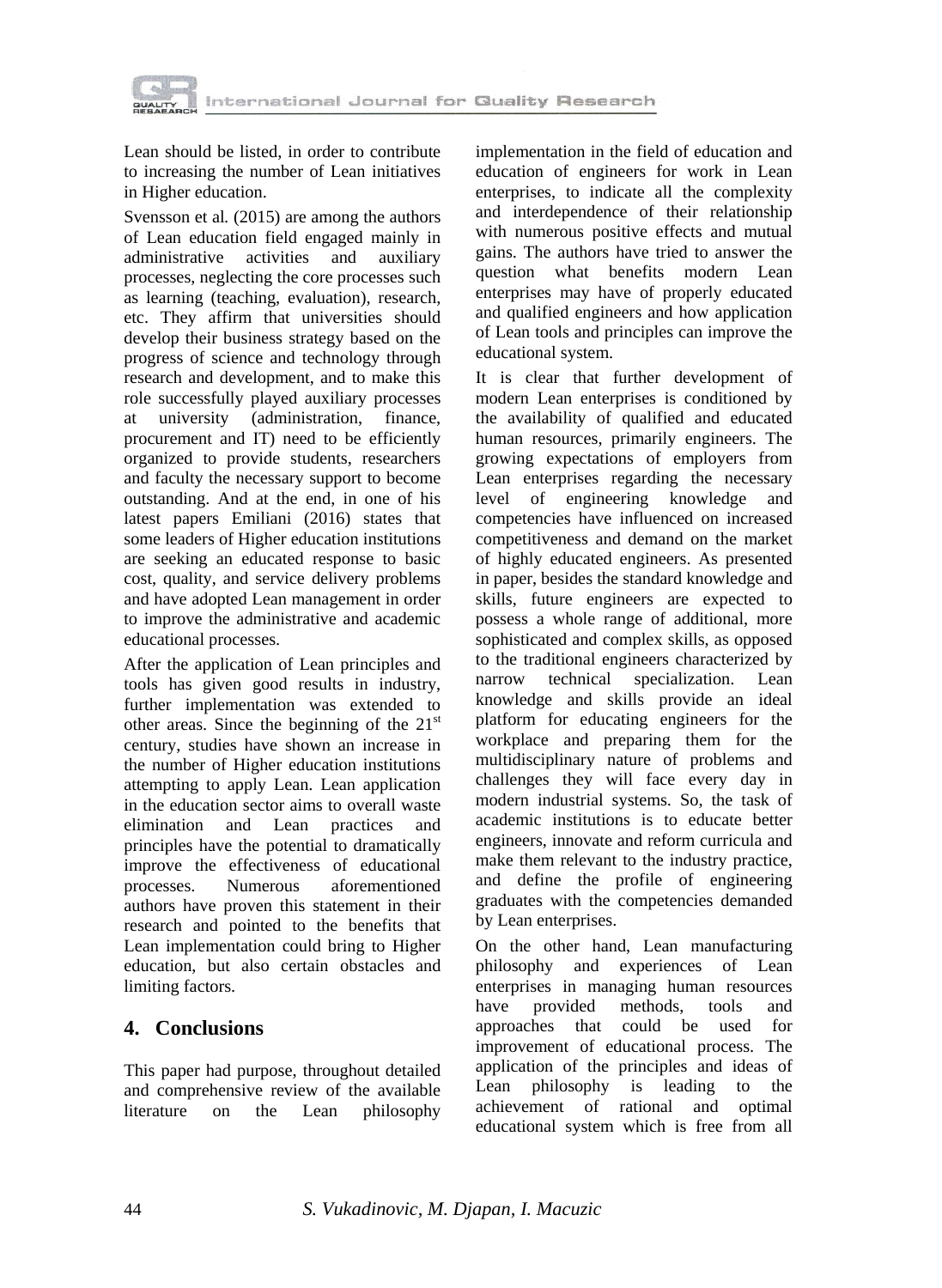forms of wastes, losses, and uneconomical engagement of students and educators. Resources saved by eliminating wastes can be reinvested in other higher priority processes that create values for users, respect their time, minimize errors and are available exactly when needed. The paper presents the basic principles and possible ways to improve education through the

implementation of Lean concept and defines potential positive impact of Lean on the educational processes. The benefits include reduction in cost, lesser cycle time, increased satisfaction level for student and faculty, cost saving, better employee performance, job satisfaction and overall organization's process improvement.

#### **References:**

- ABET (2014). *Criteria for Accrediting Engineering Programs, Effective for Reviews During the 2015-2016 Accreditation Cycle*. Retrieved from http://www.abet.org/wpcontent/uploads/2015/05/E001-15-16-EAC-Criteria-03-10-15.pdf
- Alves, A. C., Flumerfelt, S., & Kahlen, F. J. (2017). *Lean Education: An Overview of Current Issues*. Switzerland: Springer International Publishing.
- Alves, A. C., Kahlen, F. J., Flumerfelt, S., & Siriban-Manalang, A. B. (2013). *Lean Engineering Education: bridging-the-gap between academy and industry.* Retrieved from https://repositorium.sdum.uminho.pt/bitstream/1822/30297/1/ShortVersionPaper\_CISPEE.p df
- Antony, J. (2014). Readiness factors for the Lean Six Sigma journey in the higher education sector. *International Journal of Productivity and Performance Management*, *63*(2), 257-264.
- Antony, J., Krishan, N., Cullen, D., & Kumar, M. (2012). Lean Six Sigma for higher education institutions (HEIs): challenges, barriers, success factors, tools/techniques. *International Journal of Productivity and Performance Management*, *6*(8), 940-948.
- Badawy, M. (2006). Preparing engineers for management. *Engineers Australia*, *7*, 64-66.
- Baillie, C., & Fitzgerald, G. (2000). Motivation and attrition in engineering students. *European Journal of Engineering Education*, *25*(2), 145-155.
- Balaji, K. V., & Somashekar, P. (2009). A Comparative Study of Soft Skills among Engineers. *IUP Journal of Soft Skills*, *3*(3-4), 50-57.
- Balzer, W., Brodke, M., & Kizhakethalackal, E. T. (2015). Lean higher education: successes, challenges, and realizing potential. *International Journal of Quality & Reliability Management*, 32(9), 924-933.
- Balzer, W. (2010). *Lean Higher Education: Increasing the Value and Performance of University Processes*. Boca Raton: CRC Press
- Barling, J. (2014). *The Science of Leadership*. New York: Oxford University Press.
- Berdanier, C., Branch, S., London, J., Ahn, B., & Farmer, M. (2014). Survey Analysis of Engineering Graduate Students' Perceptions of the Skills Necessary for Career Success in Industry and Academia, *121st ASEE Annual Conference and Exposition*, June 15-18, Indianapolis.
- Bishop, J. H. (1995). Expertise and Excellence, (CAHRS Working Paper #95-13), Ithaca, NY: Cornell University, School of Industrial and Labor Relations, Center for Advanced Human Resource Studies, Retrieved from http://digitalcommons.ilr.cornell.edu/cgi/viewcontent.cgi ?article=1202&context=cahrswp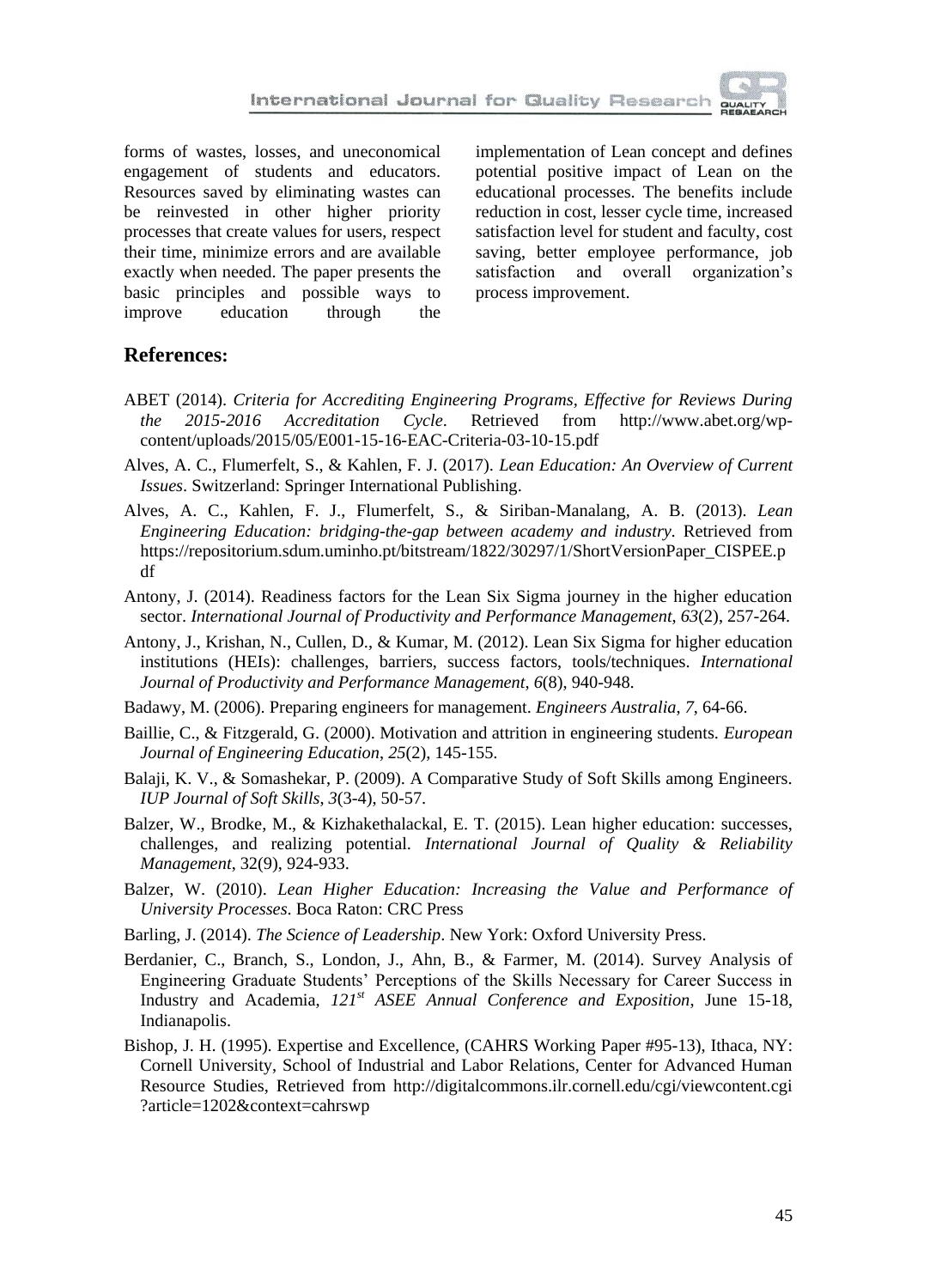

- Bol, L. A. (2010). *Knowledge, Skills, and Abilities Necessary for Success in the Manufacturing Industry*. WI: University of Wisconsin-Stout Menomonie.
- Byrne, A. (2013). *Lean Turnaround: How Business Leaders Use Lean Principles to Create Value and Transform Their Company*. Ohio: McGraw-Hill.
- Carvalho, C. V., Lopes, M. P., António, G., Ávila, P., Bastos, J., & Fonseca, L. (2013). *Lean*  learning academy: an innovative framework for lean manufacturing training, l<sup>st</sup> International Conference of the Portuguese Society for Engineering Education (CISPEE), October 31 - November 1, Porto.
- CBI (2016). *The right combination/Pearson education and skills survey 2016*. Retrieved from http://www.cbi.org.uk/cbi-prod/assets/File/pdf/cbi-education-and-skills-survey2016.pdf
- Comm, C. L., & Mathaisel, D. F. (2003). Less is more: a framework for a sustainable university. *International Journal of Sustainability in Higher Education*, *4*(4), 314-323.
- Comm, C. L., & Mathaisel, D. F. (2005). A case study in applying lean sustainability concepts to universities. *International Journal of Sustainability in Higher Education*, *6*(2), 134-146.
- Crebert, G., Bates, M., Bell, B., Patrick, C .J., & Cragnolini, V. (2004). Developing generic skills at university, during work placement and in employment: graduates' perceptions. *Higher Education Research and Development*, *23*(2), 147-165.
- Doman, M. S. (2011). A new lean paradigm in higher education: a case study. *Quality Assurance in Education*, *19*(3), 248-262.
- Douglas, J., Antony, J., & Douglas, A. (2015). Waste identification and elimination in HEIs: the role of Lean thinking. *International Journal of Quality & Reliability Management*, *32*(9), 970-981.
- Duderstadt, J. J. (2008). *Engineering for a Changing World: A Roadmap to the Future of American Engineering Practice, Research, and Education.* MI: The University of Michigan. Retrieved from http://milproj.dc.umich.edu/pdfs/2009/engineering%20for%20a%20chan ging%20world.pdf
- Dudman, A., & Wearne, S. H. (2003). Professional Engineers' Needs for Managerial Skills and Expertise. Retrieved from https://www.engc.org.uk/EngCDocuments/Internet/Website/ Professional%20Engineers%20need%20Management%20Skills.pdf
- El-Sayed, M., El-Sayed, J., Morgan, J., & Cameron, T. (2011). Lean program and course assessments for quality improvement. *International Journal of Process Education*, *s*(1), 65- 72.
- Emiliani, M. L. (2016). Evolution in Lean Teaching. Retrieved from http://www.leanpr ofessor.com/wp-content/uploads/2016/09/elt\_paper.pdf
- Emiliani, M. L. (2015). Engaging faculty in Lean teaching, *International Journal of Lean Six Sigma*, *6*(1), http://dx.doi.org/10.1108/IJLSS-06-2014-0015
- Emiliani, M. L. (2005). Using kaizen to improve graduate business school degree programs. *Quality Assurance in Education*, *13*(1), 37-52.
- Emiliani, M. L. (2004). Improving business school courses by applying Lean principles and practices. *Quality Assurance in Education*, *12*(4), 175-187.
- Employment and Training Administration United States Department of Labor (2015). Engineering Competency Model - DRAFT. Retrieved from http://www.aaes.org/ sites/default/files/Engineering\_Competency\_Model\_draft-0115.pdf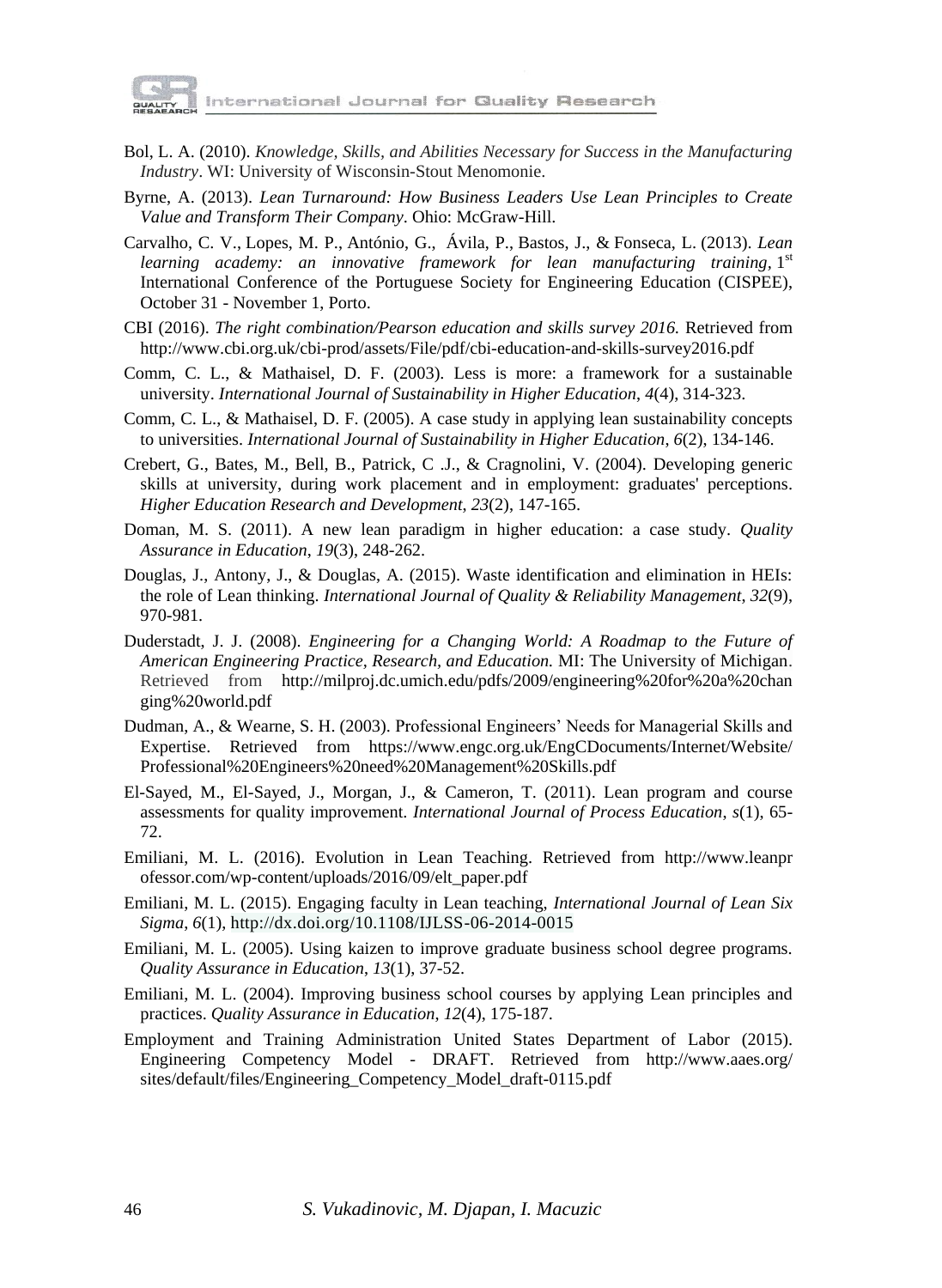

- European Network for Accreditation of Engineering Education (2008). EUR-ACE Framework Standards for the Accreditation of Engineering Programmes. Brussels. Retrieved from http://www.enaee.eu/engineering-accreditation/accreditation-of-engineering-programmes/
- Farr, J. V., & Brazil, D. M. (2009). Leadership Skills Development for Engineers. *Engineering Management Journal*, *21*(1), 3-8.
- Fliedner, G., & Mathieson, K. (2009). Learning Lean: A Survey of Industry Lean Needs. *Journal of Education for Business*, *84*(4), 194-199.
- Flumerfelt, S., Alves, C. A., Leão, C. P., & Wade, D. L. (2016). What do organizational leaders need from lean graduate programming. *European Journal of Training and Development*, *40*(5), 302-320.
- Flumerfelt, S., Kahlen, F. J., Alves, A. C., & Siriban-Manalang, A. (2015). *Lean Engineering Education: Driving Content and Competency Mastery*. New York: ASME Press
- Flumerfelt, S., & Green, G. (2013). Using Lean in the Flipped Classroom for At Risk Students. *Educational Technology & Society*, *16*(1), 356-366.
- Flumerfelt, S., & Banachowski, M. (2011). Understanding leadership paradigms for improvement in higher education. *Quality Assurance in Education*, *19*(3), 224-247.
- Fuchs, W. (2006). A Way to the International Comparability of Engineering Education, *IDEAS*, *13*, 16-21.
- Furuya, O., Bright, O., & Saika, T. (2008). English Curriculum in Global Engineer Education Program. *Journal of Japanese Society for Engineering Education*, *56*(4), 421-426.
- Galloway, P. D. (2008). *21st Century Engineer: A Proposal for Engineering Education Reform*. Virginia: ASCE Press.
- Greenwood, P. (2007). Helping Small Businesses Survive the Skill Shortage An Australian Perspective. *IDEAS*, *14*, 17-25.
- Hellriegel, D., & Slocum, J. W. (2011). Organizational Behaviour. OH: South-Western Cengage Learning.
- Hines, P., & Lethbridge, S. (2008). New Development: Creating a Lean University. *Public Money & Management 28*(1), 53-56.
- International Engineering Alliance (2009). Graduate Attributes and Professional Competencies, version 2. Retrieved from http://www.washingtonaccord.org/IEA-Grad-Attr-Prof-Competencies-v2.pdf.
- Jahan, M., & Doggett, M. A. (2015). A Study on the Students' Perceptions of the Applicability of Lean Principles at Universities, 122<sup>nd</sup> ASEE Annual Conference & Exposition: Making Value for Society, June 14-17, Seattle, WA.
- Jones, M. P., Smith, R. R., & Callahan, R. N. (2010). Perspectives on How Academia is Keeping Pace with the Changing Needs of Manufacturing Professionals. *Journal of Industrial Technology*, *26*(1), 1-10.
- Kaspura, A. (2013). The Engineering Profession: A Statistical Overview, Retrieved from https://www.engineersaustralia.org.au/sites/default/files/shado/Representation/Stats/2013\_sta tistical\_overview\_australia.pdf
- Laker, D. R., & Powell, J. L. (2011). The Differences between Hard and Soft Skills and Their Relative Impact on Training Transfer. *Human Resource Development Quarterly*, *22*(1), 111- 122.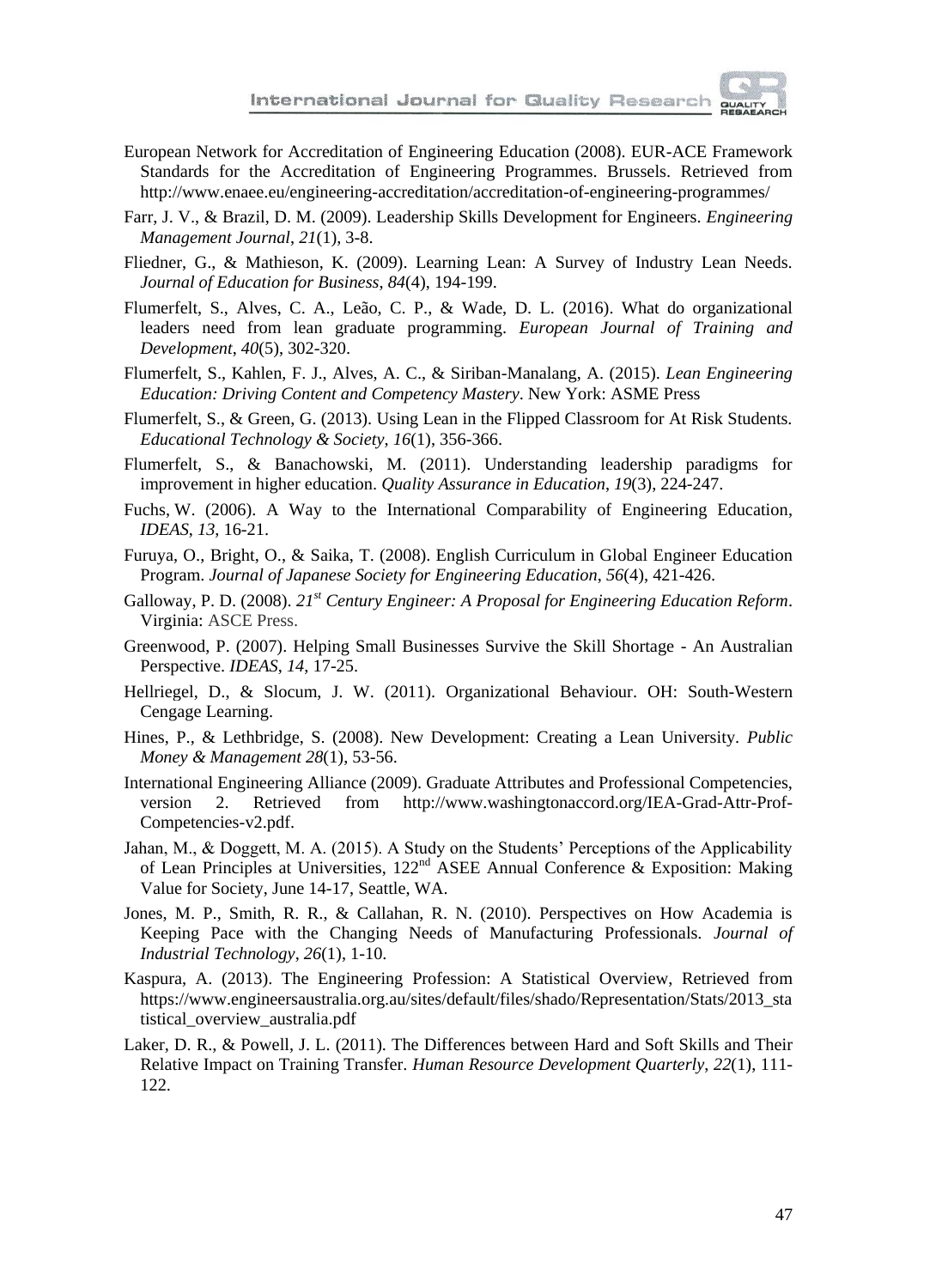

International Journal for Quality Research

- Lang, J. D., Cruse, S., McVey, F. D., & McMasters, J. (1999). Industry Expectations of New Engineers : A Survey to Assist Curriculum Designers. *Journal of Engineering Education*, *88*(1), 43-51.
- Langer, T. (2011). The application of Lean thinking for improving processes in higher education institutions: Evidence from three UK case studies. Belfast: Queen's University.
- Lohmann, J. R., Rollins, H. A., & Hoey, J. J. (2006). Defining, developing and assessing global competence in engineers. *European Journal of Engineering Education*, *31*(1), 119- 131.
- Maguad, B. A. (2007). Lean strategies for education: Overcoming the waste factor. *Education*, *128*(2), 248-255.
- Male, S. A. (2010). Generic engineering competencies: A review and modelling approach. *Education Research and Perspectives*, *37*(1), 25-51.
- Male, S. A., Bush, M. B., & Murray, K. (2009). Think engineer, think male?. *European Journal of Engineering Education*, *34*(5), 455-464.
- Martin, R., Maytham, B., Case, J., & Fraser, D. (2005). Engineering graduates' perceptions of how well they were prepared for work in industry. *European Journal of Engineering Education*, *30*(2), 167-180.
- Meier, R. L., Williams, M. R., & Humphreys, M. A. (2000). Refocusing our efforts: assessing non-technical competency gaps. *Journal of Engineering Education*, *89*(3), 377-385.
- Mohanty, A., & Dash, D. (2016). Engineering Education in India: Preparation of Professional Engineering Educators. *Journal of Human Resource and Sustainability Studies*, *4*, 92-101.
- Mohd-Yusof, K., Helmi, S. A., Phang, F. A., & Mohammad, S. (2015). Future Directions in Engineering Education: Educating Engineers of the 21<sup>st</sup> Century. *ASEAN Journal of Engineering Education*, *2*(1), 8-13.
- Moore, M., Nash, M., & Henderson, K. (2007). Becoming a Lean University™. Best Practices of Southern Association of College and University Business Officers (SACUBO). Retrieved from http://www.sacubo.org/docs/bestpractices/2007/UniversityCentralOklahomabecoming-lean.pdf
- Nair, C.S., Patil, A., & Mertova, P. (2009). Re-engineering graduate skills a case study*. European Journal of Engineering Education*, *34*(2), 131-139.
- *National Academy of Engineering (2004). The Engineer of 2020: Visions of Engineering in the New Century. Washington: The National Academies Press.* Retrieved from https://inside.mines.edu/UserFiles/File/Assessment/Engr2020.pdf
- Nguyen, D. (1998). The essential skills and attributes of an engineer: a comparative study of academics, industry personnel and engineering students. *Global Journal of Engineering Education*, *2*(1), 65-73.
- Patil, A., & Codner, G. (2007). Accreditation of engineering education: review, observations and proposal for global accreditation. *European Journal of Engineering Education*, *32*(6), 639-651.
- Radnor, Z. J., & Bucci, G. (2011). Analysis of Lean Implementation in UK Business Schools and Universities. Retrieved from http://www.york.ac.uk/admin/po/processreview/ ABS%20Final%20Report%20final.pdf
- Radnor, Z. J., Walley, P., Stephens, A., & Bucci, G. (2006). Evaluation of the Lean Approach to Business Management and Its Use in the Public Sector. Retrieved from http://www.gov.scot/Resource/Doc/129627/0030899.pdf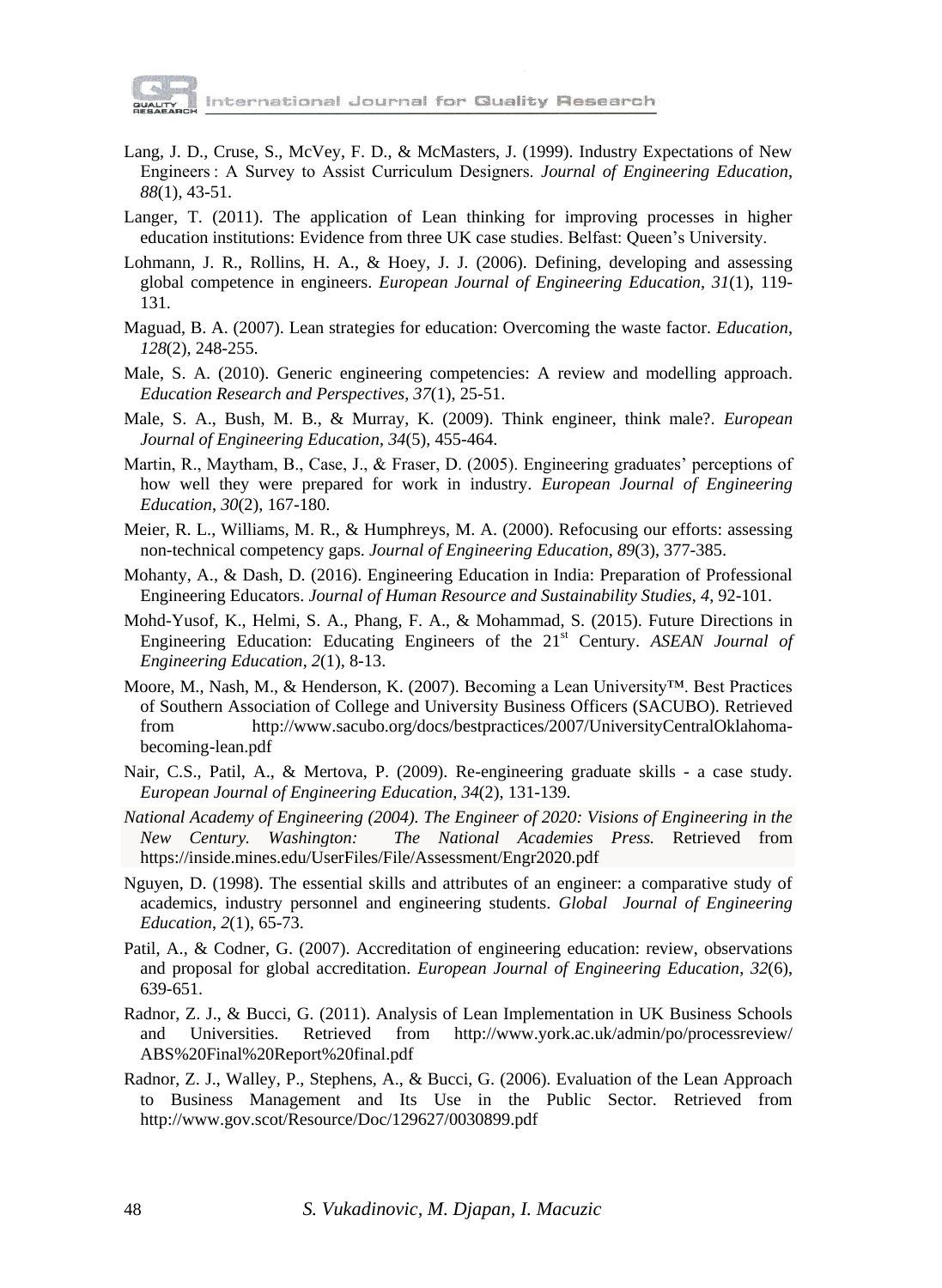

- Rajaee, N., Junaidi, E., Taib, S. N. L., Salleh, S. F., & Munot, M. A. (2013). Issues and Challenges in Implementing Outcome Based Education in Engineering Education. *International Journal for Innovation Education and Research*, *1*(4), 1-9.
- Reio, T. G., & Sutton, F. C. (2006). Employer assessment of work-related competencies and workplace adaptation. Human Resource Development Quarterly, *17*(3), 305-324.
- Riemer, M. J. (2002). English and Communication Skills for the Global Engineer. *Global Journal of Engineering Education*, *6*(1), 91-100.
- Rufai, A. U., Bin Bakarb, A. R., & Rashid, A. M. (2015). Exploring Professional Work-Ready Graduate Attributes from the Employer Perspective. *International Journal of Education and Research*, *3*(4), 143-158.
- SEFI (2007). Biennial Report 2006-2007. Retrieved from http://www.sefi.be/wpcontent/uploads/SEFI\_BIennial\_report.pdf
- Sharma, G., & Sharma, P. (2010). Importance of soft skills development in  $21<sup>st</sup>$  century curriculum. *International Journal of Education and Allied Sciences*, *2*(2), 39-44.
- Shuman, L. J., Besterfield-Sacre, M., & McGourty, J. (2005). The ABET Professional Skills Can They Be Taught? Can They Be Assessed?. *Journal of Engineering Education*, *94*(1), 41-55.
- Simons, N. (2013). The business case for Lean Six Sigma in higher education. *ASQ Higher Education Brief*, *6*(3), 1-6.
- Sinha, P., & Mishra, N. M. (2013). Applying Lean Thinking to Higher Education A Strategy for Academic Excellence. *Indian Journal of Applied Research*, *3*(10), 1-4
- Snee, R. D. (2010). Lean Six Sigma getting better all the time. *International Journal of Lean Six Sigma*, *1*(1), 9-29.
- Stefanovic, M., Matijevic, M., & Cvijekovic, V. (2009). Web-based laboratories for distance learning. *International Journal of Engineering Education*, *25*(5), 1005-1012.
- Stratton, T. D., Rudy, D. W., Sauer, M. J., Perman, J. A., & Jennings, C. D. (2007). Lessons from industry: one school's transformation toward 'lean' curricular governance. *Academic Medicine*, *82*(4), 331-340.
- Svensson, C., Antony, J., Ba-Essa, M., Bakhsh, M., & Albliwi, S. (2015). A Lean Six Sigma program in higher education. *International Journal of Quality & Reliability Management*, *32*(9), 951-969.
- The National Association of Manufactures (2005). Skills Gap Report A Survey of the American Manufacturing Workforce. Retrieved from http://www.themanufac turinginstitute.org/~/media/738F5D310119448DBB03DF30045084EF/2005\_Skills\_Gap\_Re port.pdf
- The Royal Academy of Engineering (2007). Educating Engineers for the  $21<sup>st</sup>$  Century. Retrieved from http://www.raeng.org.uk/publications/reports/educating-engineers-21stcentury
- Thomas, A., Antony, J., Francis, M., & Fisher, R. (2015). A comparative study of Lean implementation in higher and further education institutions in the UK. *International Journal of Quality & Reliability Management*, *32*(9), 982-996.
- Toner, P. (2011). Workforce skills and innovation: an overview of major themes in the literature. OECD Directorate for Science, Technology and Industry. Retrieved from https://search.oecd.org/innovation/inno/46970941.pdf